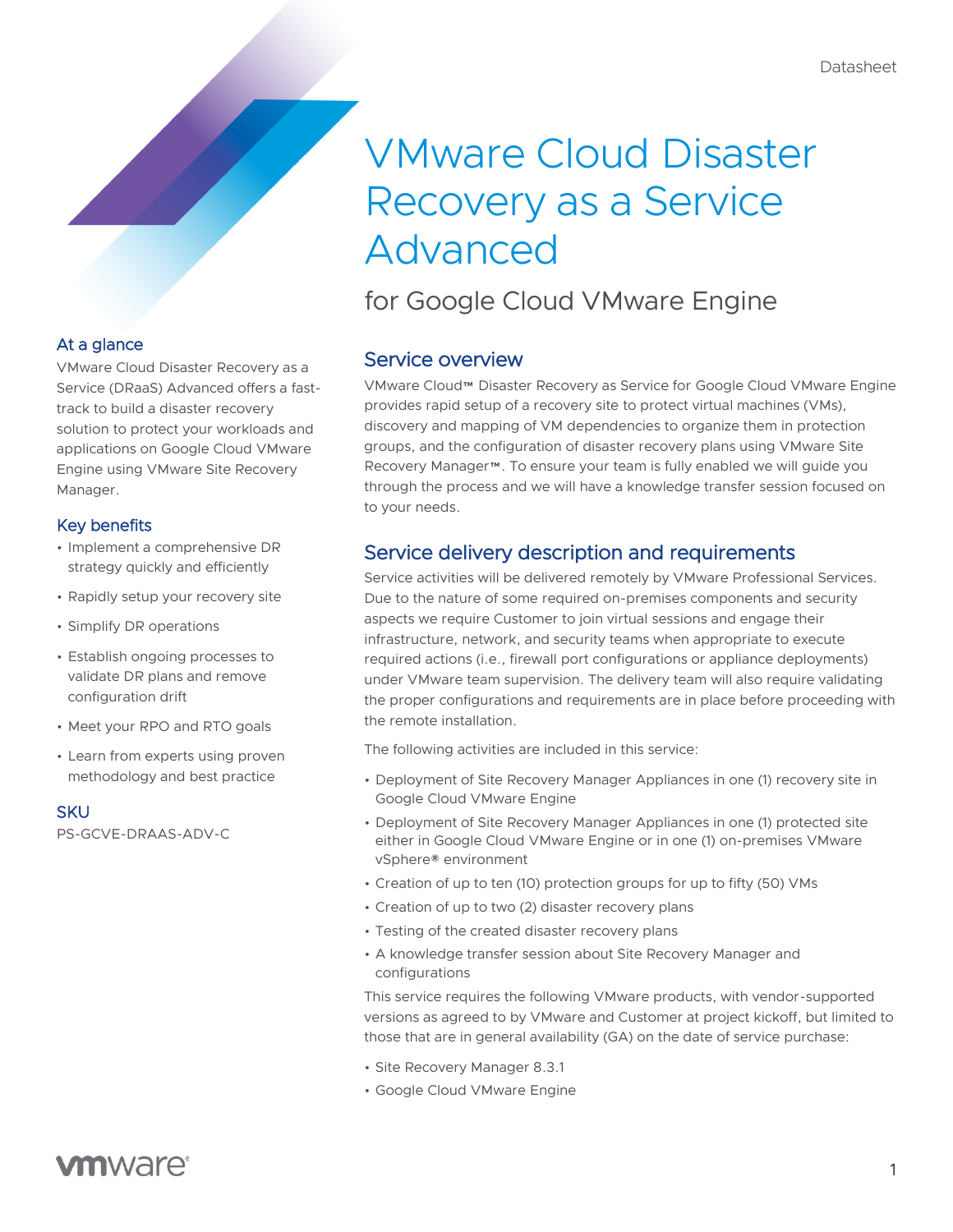• VMware vCenter® 6.5 or higher (\*)

• VMware vRealize® Network Insight Cloud™ (\*) (\*\*)

(\*) Note 1: Please check the VMware products requirements and interoperability matrix links in the Appendix.

(\*\*) Note 2: if Customer already has VMware vRealize Network Insight™ running in the source environment we will be able to leverage it if it matches the requirements and interoperability.

### Project scope

This service contributes to the development of the following capabilities:

- Replicate and protect workloads into Google Cloud VMware Engine
- Recover from data center outages

A specific set of scope parameters are defined in the following tables:

| <b>VMware Site Recovery Manager</b>                                                 |                                   |                                                                                                                                                                                        |  |
|-------------------------------------------------------------------------------------|-----------------------------------|----------------------------------------------------------------------------------------------------------------------------------------------------------------------------------------|--|
| Specification                                                                       | Parameters                        | Description                                                                                                                                                                            |  |
| Site Recovery<br>Manager for<br>Google Cloud<br><b>VMware Engine</b>                | Up to one $(1)$<br>recovery site  | <b>Site Recovery Manager for</b><br>hyperscalers license is required to<br>configure Google Cloud VMware<br>Engine as the recovery site.                                               |  |
| Site Recovery<br>Manager on-<br>premises or<br>Google Cloud<br><b>VMware Engine</b> | Up to one $(1)$<br>protected site | Google Cloud VMware Engine or on-<br>premises components: one (1) vSphere<br>replication appliance and one (1) Site<br>Recovery Manager appliance deployed<br>in Customer environment. |  |
| Protection groups                                                                   | Up to ten $(10)$                  | Site Recovery Manager protection<br>group(s) configured.                                                                                                                               |  |
| Recovery plans                                                                      | Up to two $(2)$                   | Site Recovery Manager Recovery<br>plan(s) configured.                                                                                                                                  |  |
| Recovery plan<br>testing and<br>cleanup                                             | Up to two $(2)$                   | The test and cleanup for a recovery<br>plan consisting of no more than ten<br>(10) VMs with each VM no larger than<br>40GB.                                                            |  |

# **vm**ware<sup>®</sup>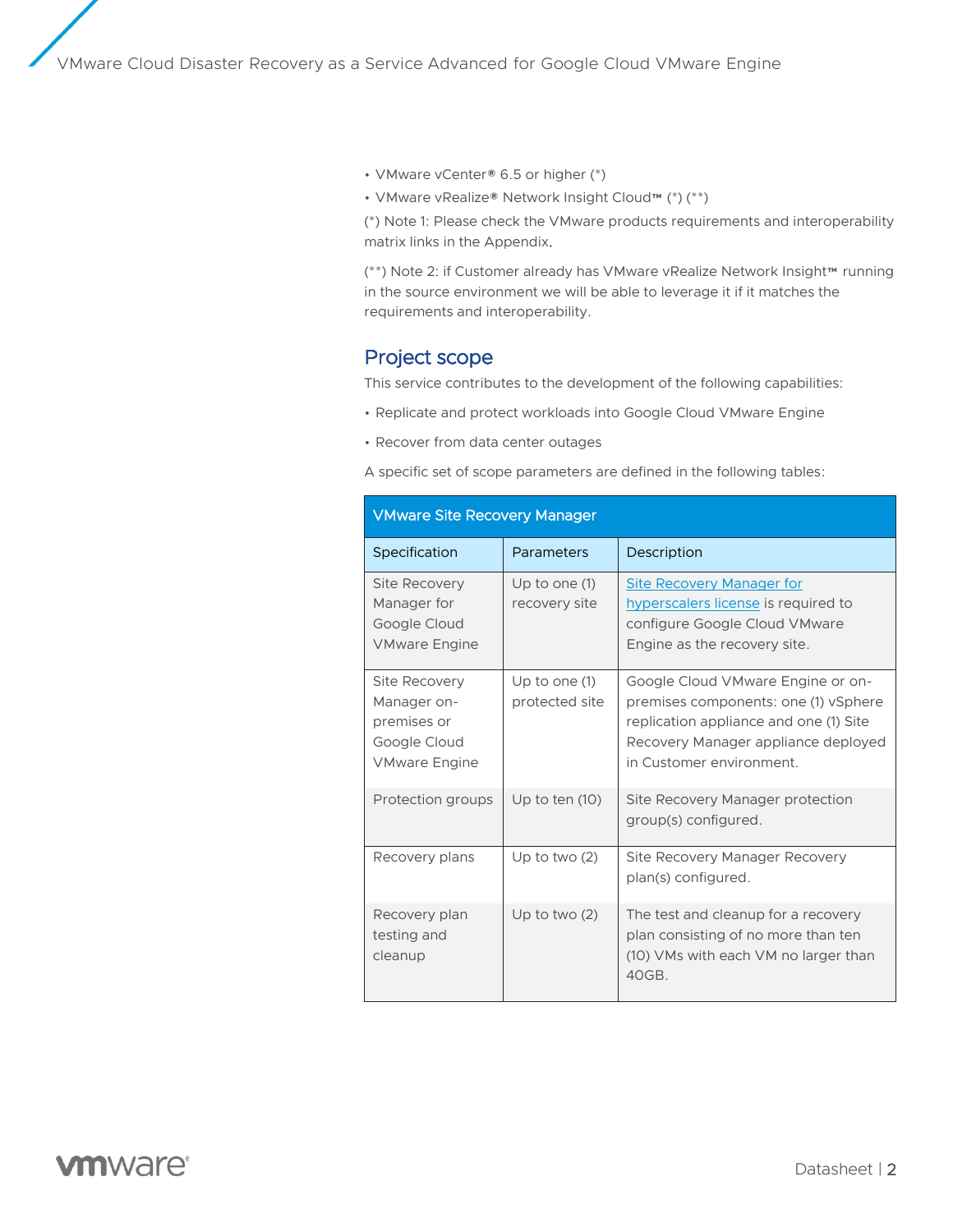| <b>Protected workloads</b> |                    |                                                     |  |
|----------------------------|--------------------|-----------------------------------------------------|--|
| Specification              | Parameters         | Description                                         |  |
| Applications<br>protected  | Up to ten $(10)$   | Applications to be protected.                       |  |
| Protection groups          | Up to ten $(10)$   | Protection groups to be designed and<br>configured. |  |
| VMs protected              | Up to fifty $(50)$ | VMs to be protected.                                |  |

| <b>VMware vRealize Network Insight Cloud</b> |                  |                                                                                                                                                                                  |  |
|----------------------------------------------|------------------|----------------------------------------------------------------------------------------------------------------------------------------------------------------------------------|--|
| Specification                                | Parameters       | Description                                                                                                                                                                      |  |
| VMware products<br>required                  |                  | vRealize Network Insight Cloud<br>subscription through<br>http://cloud.vmware.com. Customer<br>must provide access to their user<br>account if Customer subscription is<br>used. |  |
| vCenter server<br>instances                  | Up to one $(1)$  | vCenter server instances used during<br>the application discovery process.                                                                                                       |  |
| Applications                                 | Up to ten $(10)$ | Unique application instances<br>discovered and mapped, across all<br>vCenter server instances (total).                                                                           |  |

# Out of scope

The following are out of scope items for this service.

#### General

- Installation and configuration of custom or third-party applications and operating systems on deployed virtual machines
- Operating system administration including the operating system itself or any operating system features or components
- Management of change to virtual machines, operating systems, custom or third-party applications, databases, and administration of general network changes within Customer control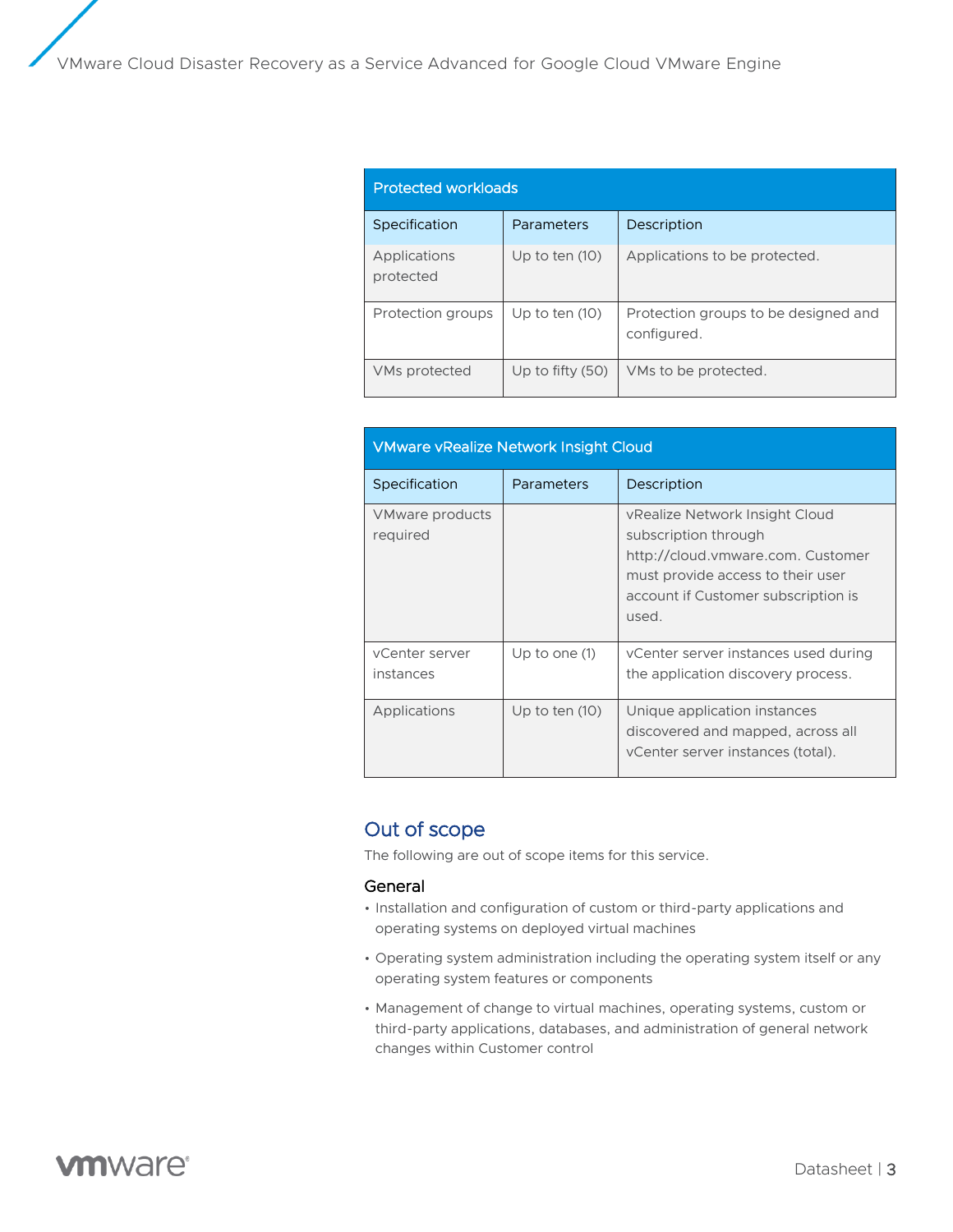- Remediation work associated with any problems resulting from the content, completeness, accuracy, and consistency of any data, materials, or information supplied by Customer
- Installation or configuration of VMware products not included in the scope of this document
- Installation and configuration of third-party software or other technical services that are not applicable to VMware components
- Installation and configuration of Customer-signed certificates
- Customer solution training other than the defined knowledge transfer session

#### Google Cloud VMware Engine

- Creation of the private cloud in Google Cloud VMware Engine
- Creation and configuration of additional SDDC(s) and clusters
- VPNs and network connectivity configurations
- Creation of user roles and groups
- Creation of local accounts
- Configuration of LDAP/Active Directory sources
- Creation of networking segments, VPNs, and additional firewall rules not defined by the specific service scope
- Design or configuration of interconnectivity between different SDDCs or other native cloud services

#### Site Recovery Manager

- Configuration of on-premises networking and firewall components
- Protection of VMs created by vSphere vApp(s)
- Protection of fault tolerant VMs
- Protection of VMs with shared disks
- Replication using array-based, VVOLs, and storage policy protection groups

#### vRealize Network Insight Cloud

- Provide a valid product license; the product license must be provided by Customer
- Configuration of Customer's physical devices
- Discovery of applications using physical-only resources
- Troubleshooting of Customer's networking and devices
- Mapping of applications to servers
- Discovery of inside server communication; application discovery is based on server-to-server communication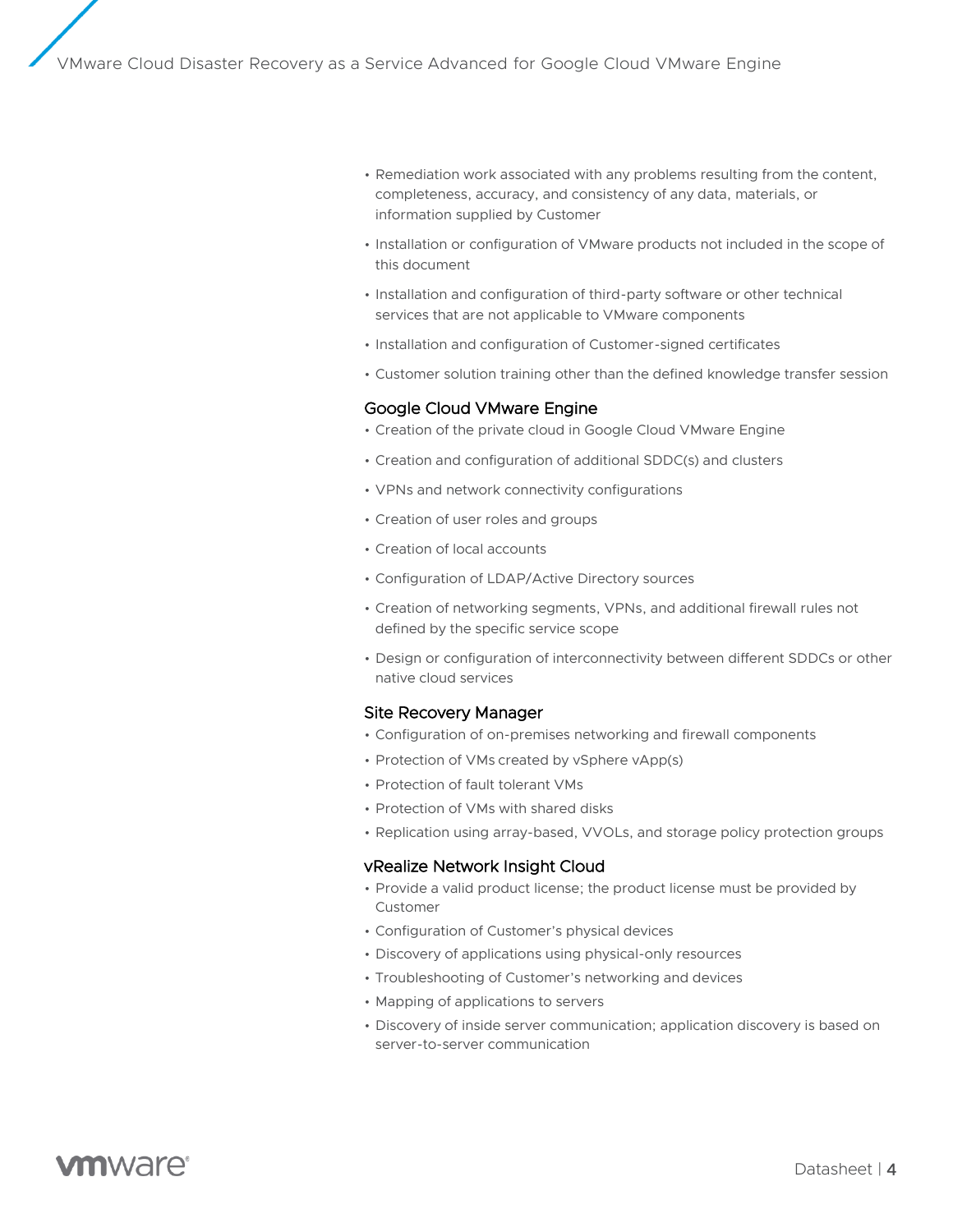### Estimated schedule

VMware estimates that the duration of this project will not exceed 6 weeks. VMware will operate according to a schedule agreed to by both parties. Typically, services are performed during normal business hours and workdays (weekdays and non-holidays).

# Project activities

#### Phase 1: initiate

VMware hosts a project initiation call with key Customer and VMware stakeholders.

Topics to be discussed include:

- Project business drivers, scope, and objectives
- Project deadlines, timelines, scheduling, and logistics
- Identification of key Customer team members who VMware will work with to accomplish the tasks defined in this datasheet
- Technology prerequisites necessary for a successful project, including review of the service checklist for the VMware solution
- Confirmation of team members and contact details will be exchanged to schedule the project kickoff meeting

Deliverables include:

• Initial pre-engagement call

#### Phase 2: plan

VMware leads a project kickoff meeting with Customer to assess prerequisite completion readiness, review the VMware architecture, and confirm project milestone dates.

#### The objectives of the meeting are as follows:

- Introducing the VMware team, roles, and responsibilities
- Describing the project goals, phases, and key dates
- Explaining the expected project results and deliverables
- Agreeing on communication and reporting process
- Validating the project expectations and clarifying roles and responsibilities

After Customer and VMware agree on project expectations, the VMware project manager and the Customer project manager work together on the detailed project plan.

#### Deliverables include:

- Project kickoff meeting minutes
- Site Recovery Manager presentation
- Collected list of applications and VMs to be protected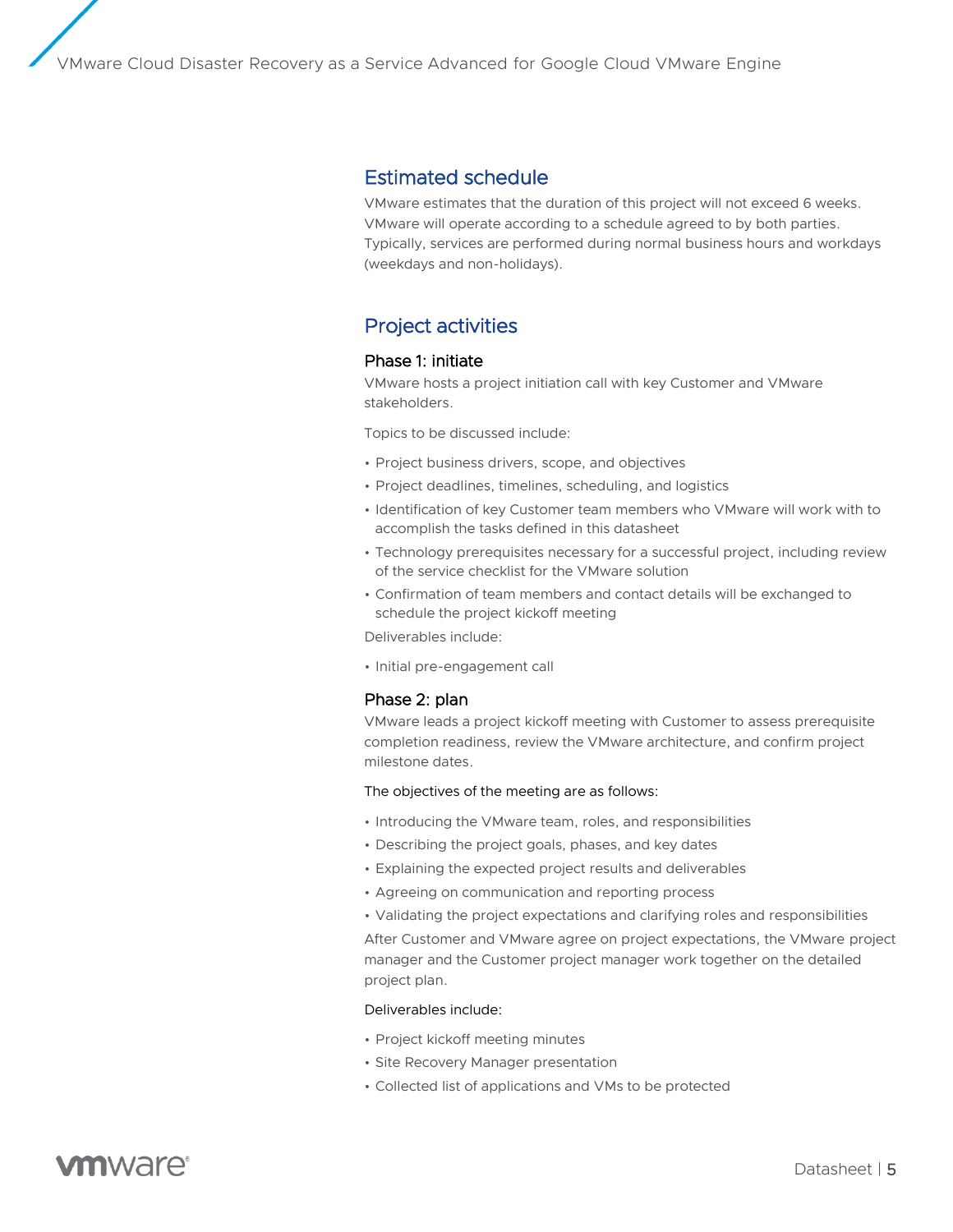#### Phase 3: execute

The key activities for this phase are organized into Deploy and Knowledge Transfer subphases.

In the Deploy subphase VMware deploys, documents, and validates the technology components according to the specifics. VMware does the following:

- Installs and configures the VMware technologies according to the specifications
- Finalizes the configuration workbook
- Review and validation of the VMs to be protected
- Creation of protection group(s)
- Creation of recovery plan(s) for Site Recovery Manager
- testing activities for the recovery plan(s)

Deliverables include:

- Solution specification workbook
- Solution verification workbook
- Knowledge transfer workshops up to two (4) hours

#### Phase 4: close

VMware conducts a closure meeting of up to two (2) hours with the Customer covering project status, reviewing completions, next steps and how to engage with VMware support going forward.

# **vm**ware<sup>®</sup>